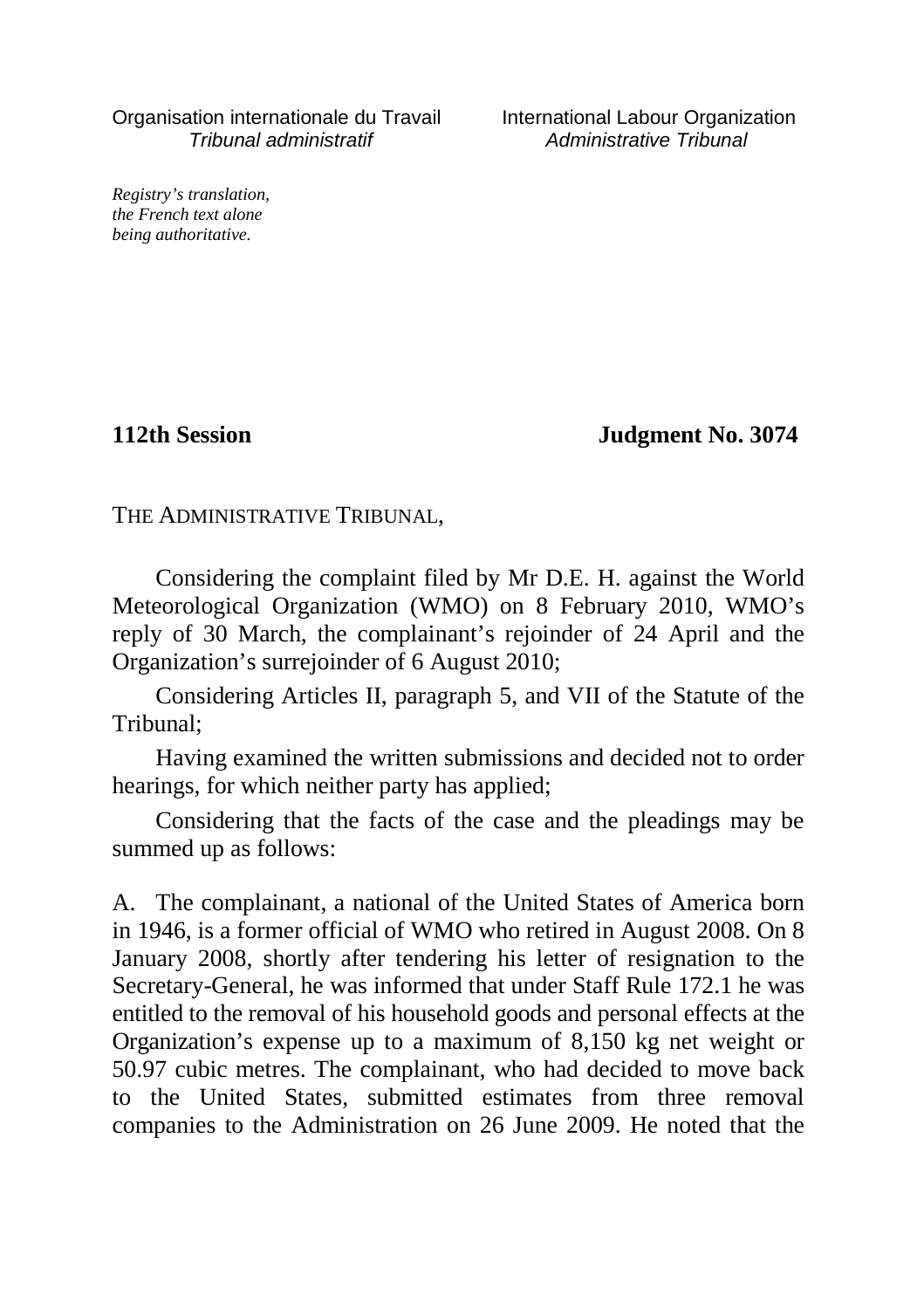shipment of his household goods might exceed the maximum allowed expense and that, in that event, it might be necessary for him to pay a portion of the removal expenses. He expressed his preference to engage Pelichet, the removal company which had provided the second lowest estimate, and indicated his willingness "to pay the difference between WMO's maximum expense and the total expense if the weight limit were exceeded".

On 1 July 2009 the Chief of the Human Resources Division informed the complainant that he could engage Pelichet but that the Organization's maximum liability for the removal would be 17,762 Swiss francs, which represented the prorated amount it would have paid for the removal of 50.97 cubic metres of household goods if it had chosen the removal company which had provided the lowest estimate. As a result, based on the estimate from Pelichet, the complainant would be required to pay 19,188 francs, the difference between the total cost of the removal and the Organization's maximum expense. By a letter of 20 July the complainant challenged the decision to limit its expense to the removal of 50.97 cubic metres of household goods. He pointed out that when he had joined WMO in 1989 the Staff Rules stipulated that the maximum liability was 8,150 kg or 61 cubic metres and he requested that the Organization reconsider its maximum expense using 61 cubic metres as the basis for its calculation. That same day the Chief of the Human Resources Division replied that, at the time of his recruitment, a typographical error had existed in some copies of the Staff Rules, which indicated a maximum of 61 cubic metres instead of 51, but this error had been corrected in a later version. He added that, in any case, WMO's maximum weight limit of 8,150 kg had never changed. Consequently, the Organization would not increase its maximum limit for volume to 61 cubic metres.

By a letter of 1 November 2009 to the Secretary-General, the complainant requested reimbursement of a portion of the removal costs which he had been required to pay and asserted that he was entitled to the removal of 61 cubic metres of household goods at the Organization's expense. He also objected to the fact that, although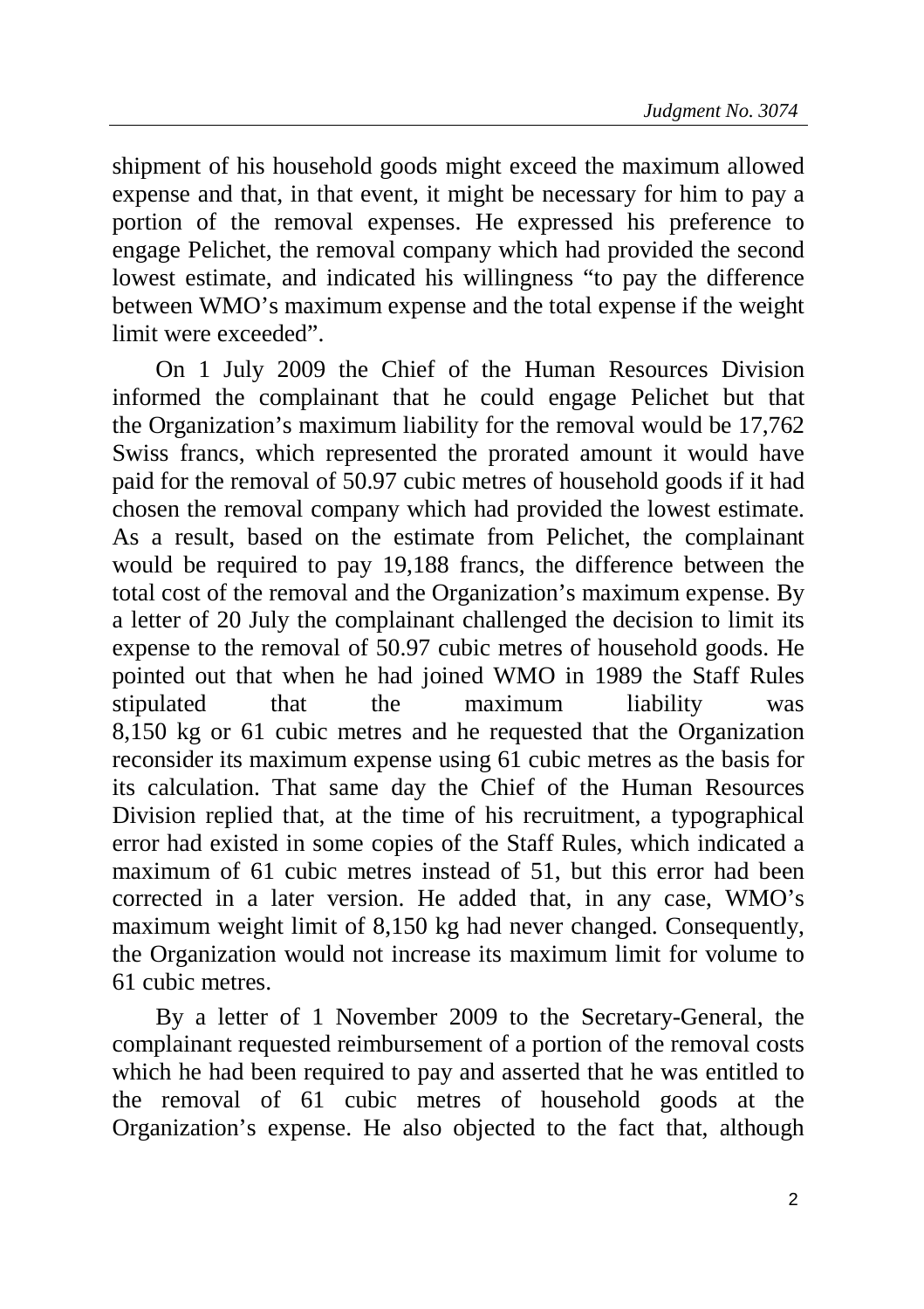the Organization had authorised him to engage Pelichet for the removal of his household goods, it had calculated its share of the removal expenses on the basis of the estimate provided by the lowest bidder. On 13 November the Director of the Resource Management Department informed the complainant that WMO would not pay the amount he had requested, as he had expressly agreed in his letter of 26 June to pay the difference between the cost of the lowest bidder and that of his chosen contractor Pelichet, as well as the excess cost above the limit of 8,150 kg or 50.97 cubic metres. That is the impugned decision.

B. The complainant submits that WMO breached his right to the removal of 61 cubic metres of his household goods as stipulated by the version of Staff Rule 172.1 that was in effect at the time of his recruitment.

He contends that it was unethical for the Organization to calculate his removal entitlements by reference to the lowest estimate from another company, after having agreed that Pelichet, which provided a higher estimate, could be engaged to undertake the removal. He submits that in his letter of 26 June 2009, when he agreed to pay the difference between WMO's "maximum expense" and the total expense if the maximum limits were exceeded, he was of course referring to the maximum expense based on the estimate from Pelichet. In addition, he argues that it is WMO's practice to pay for removals based on either the weight or the volume of household goods, whichever costs less, yet there is no authority for this practice in the Staff Regulations and Staff Rules. He points out that, had WMO paid a prorated share of the cost of the removal of his household goods based on weight, its share of the cost would have been considerably greater. According to his calculations, based on Pelichet's estimate, WMO actually only paid for the removal of 46.06 cubic metres, and not 50.97 cubic metres.

The complainant seeks payment of the costs for the removal of 8,150 kg or 61 cubic metres of his household goods, based on the rate charged by the contracted company (Pelichet), in accordance with the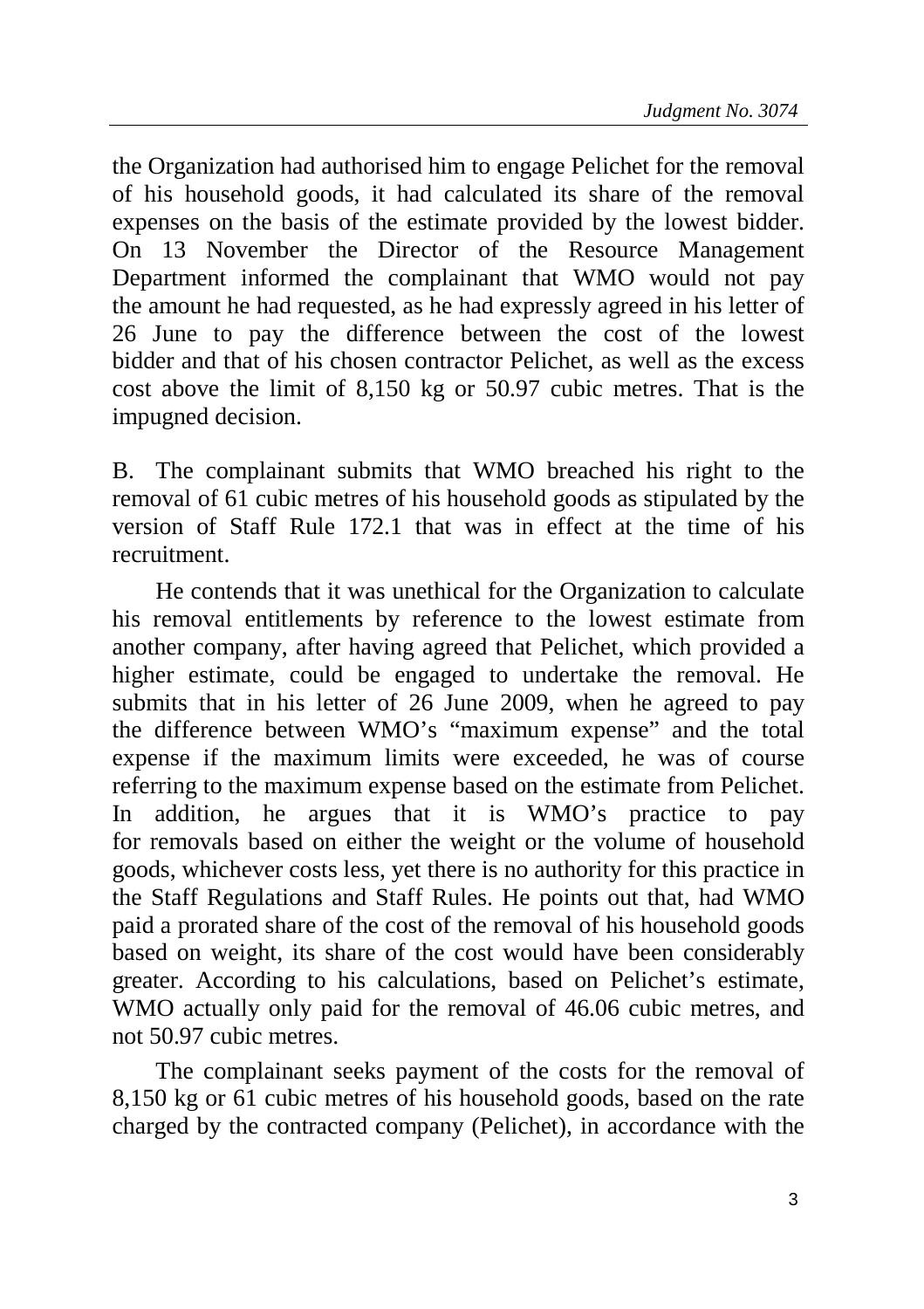Staff Regulations and Staff Rules that were in effect from 1 January 1986 to 30 April 1994. He also claims moral damages and costs.

C. In its reply WMO states that the complainant did not submit his dispute to the Joint Appeals Board, as required by the Staff Regulations and Staff Rules. Consequently, his complaint is irreceivable for failure to exhaust the internal means of redress.

On the merits, it contends that the complainant's letter of appointment stated that he was subject to the provisions of the Staff Regulations and Staff Rules and to changes which might be made to such Regulations and Rules from time to time. The figure of 61 cubic metres which appeared in the version of Staff Rule 172.1 in effect at the time of his appointment was incorrect and the complainant did not rely on this figure when he was recruited. The Organization is entitled to make changes to the Staff Regulations and Staff Rules, and in this case an error was corrected. It points out that the maximum weight limit for removals has never changed. Furthermore, before his separation from service, the complainant was informed on several occasions of his entitlement to the removal of 50.97 cubic metres of household goods and he did not question this entitlement until July 2009.

D. In his rejoinder the complainant emphasises that the Staff Rules which deal with appeals before the Joint Appeals Board refer to "staff members" and not "former staff members". He submits that, as a former staff member, he is no longer subject to the Staff Regulations and Staff Rules and that is why he sent his request of 1 November 2009 directly to the Secretary-General. In his view, his letter of 1 November satisfied the requirement of Article VII of the Tribunal's Statute and, consequently, his complaint is receivable. Moreover, if the Organization deemed it necessary for him to engage the internal appeal process, it could have informed him of this in its letter of 13 November.

E. In its surrejoinder WMO reiterates its position both on the receivability and the merits of the complaint. It states that under its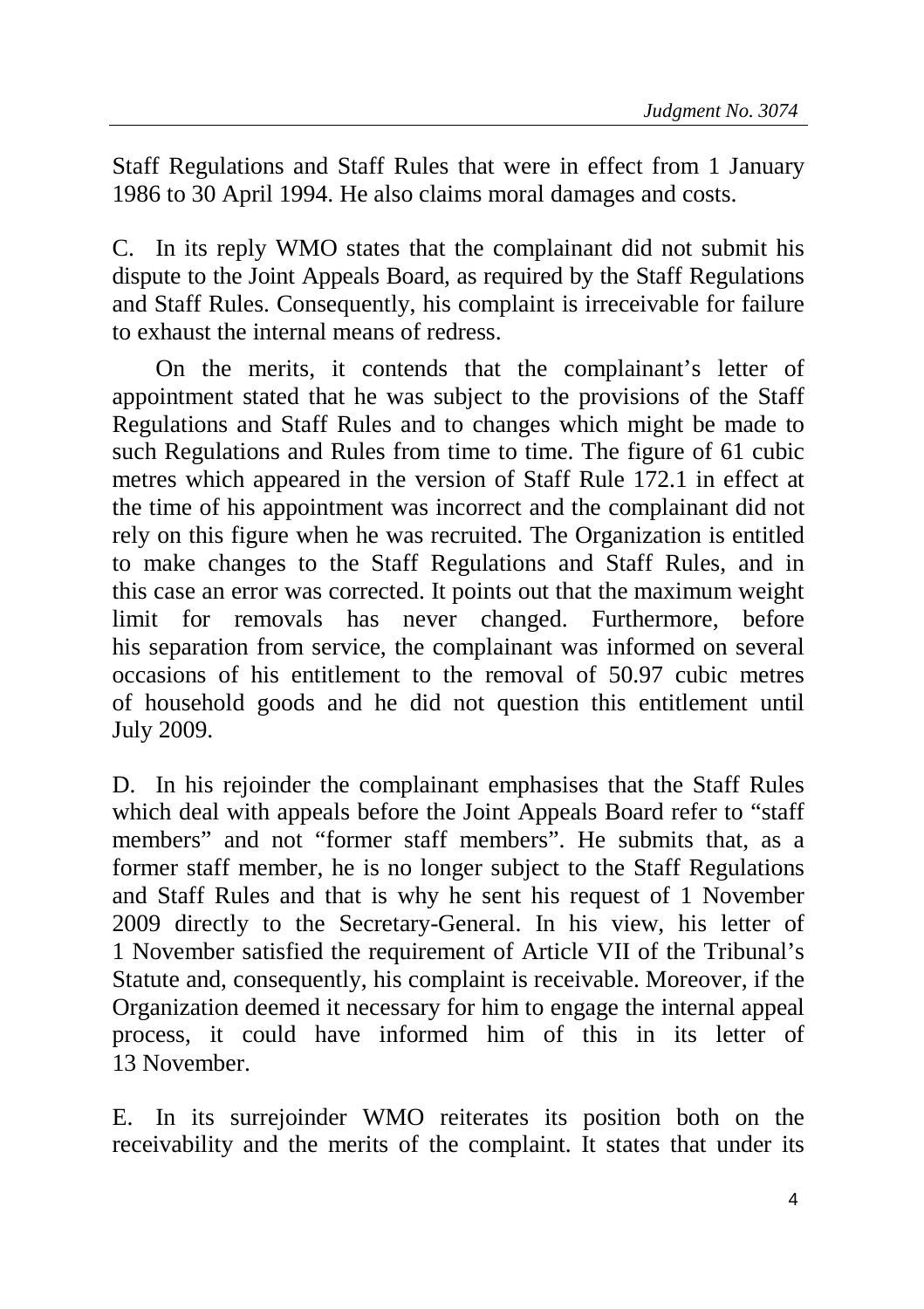Financial Rules and Staff Rule 172.1 (d)(iv) it is required to use the lowest estimate as a basis for its calculation of its liability for removal expenses. Before the removal took place the complainant was fully informed of the method used for this calculation and the exact amount the Organization would pay. Furthermore, referring to the Tribunal's case law, it contends that the correction of the typographical error in Staff Rule 172.1 did not breach any acquired rights because the contested change did not impair a fundamental and essential term of the complainant's conditions of appointment.

## CONSIDERATIONS

1. The complainant, a national of the United States of America, was recruited by WMO in 1989, at grade P.5, as a Senior Scientific Officer. At the end of his career he held the grade D.2 post of Director of the Observing and Information Systems Department.

2. When he retired in August 2008, he decided to move back to his country of origin. He therefore asked the Organization to defray his removal expenses from the French village of Echenevex, near Geneva, to Santa Fe, New Mexico (United States of America).

3. The conditions governing the defrayal of WMO staff members' removal costs are set forth in Staff Rule 172.1. Paragraph (d)(i) of this rule stipulates that for a staff member in the complainant's family situation "[t]he maximum weight and volume for which entitlement to removal at the Organization expense exists shall be […] 8 150 kg (18 000 lb) or 50.97 cubic metres (1 800 cubic feet)".

4. On 26 June 2009 the complainant, in accordance with the instructions he had been given, submitted estimates from three removal companies to the Organization. In the accompanying letter he drew attention to the fact that, according to these three proposals, the quantity of household goods and personal effects to be shipped "m[ight] exceed WMO's maximum allowed expense" and "thus it m[ight] be necessary for [him] to pay a portion of the removal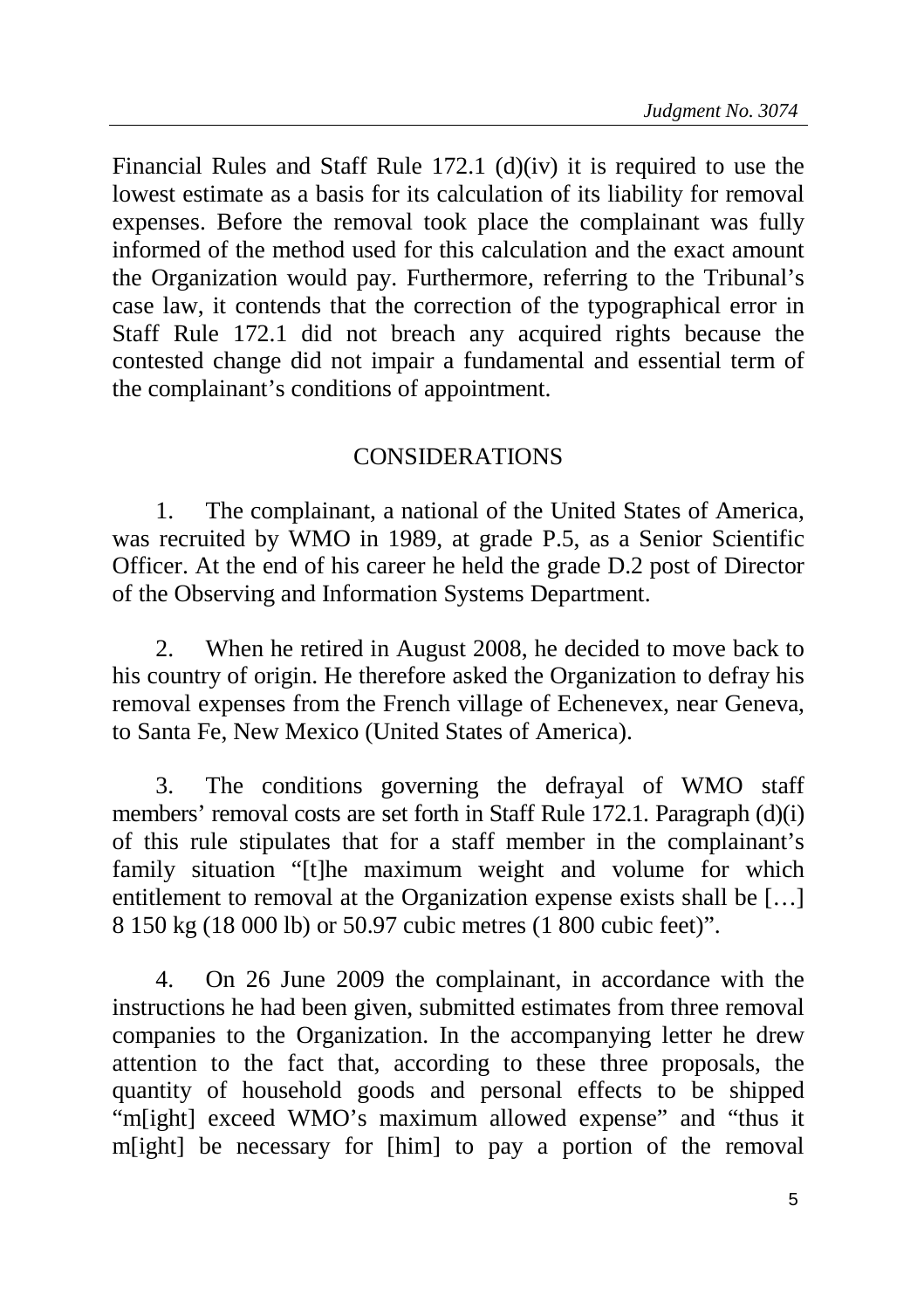expense". He also emphasised that he would like the Organization to select the firm Pelichet because, although the latter had not submitted the lowest bid, it appeared to offer the best guarantees in terms of the quality of the services provided. He made it clear that, in that case, he "would be willing to pay the difference between WMO's maximum expense and the total expense if the weight limit were exceeded".

5. By a letter of 1 July 2009 the Chief of the Human Resources Division informed the complainant that, in accordance with his wishes, he was authorised to engage Pelichet. The same letter stated, however, that the Organization would pay only 17,762 Swiss francs towards the complainant's removal expenses, this being the prorated amount that it would have paid for the transportation of 50.97 cubic metres based on the estimate of the company which had submitted the lowest bid.

6. On 20 July 2009 the complainant wrote to the Organization to challenge this decision, mainly on the grounds that, according to the version of the Staff Rules in force when he was recruited in 1989, the maximum limits for the defrayal of removal costs were "8 150 kg (18 000 lb) or 61 cubic metres (1 800 cubic feet)" and that the maximum figure of 50.97 cubic metres therefore did not apply to him.

7. By an e-mail of the same date the Chief of the Human Resources Division replied that the reference to the figure of 61 cubic metres which was to be found in "some copies of the WMO Staff Rules at the time of [his] recruitment" was a "typographical error" which had since been corrected, and that, "[i]n any case, 8,150 kg ha<sup>[d]</sup> been stipulated all the time in any version of the Staff Rules as the maximum and the Organization ha[d] consistently applied this rule which ha[d] not been changed".

8. On 1 November 2009 the complainant wrote to the Secretary-General of the Organization to protest once more against the decision of 1 July 2009. Expanding on his arguments, he added the critical remark that the Organization was guilty of "unethical" behaviour by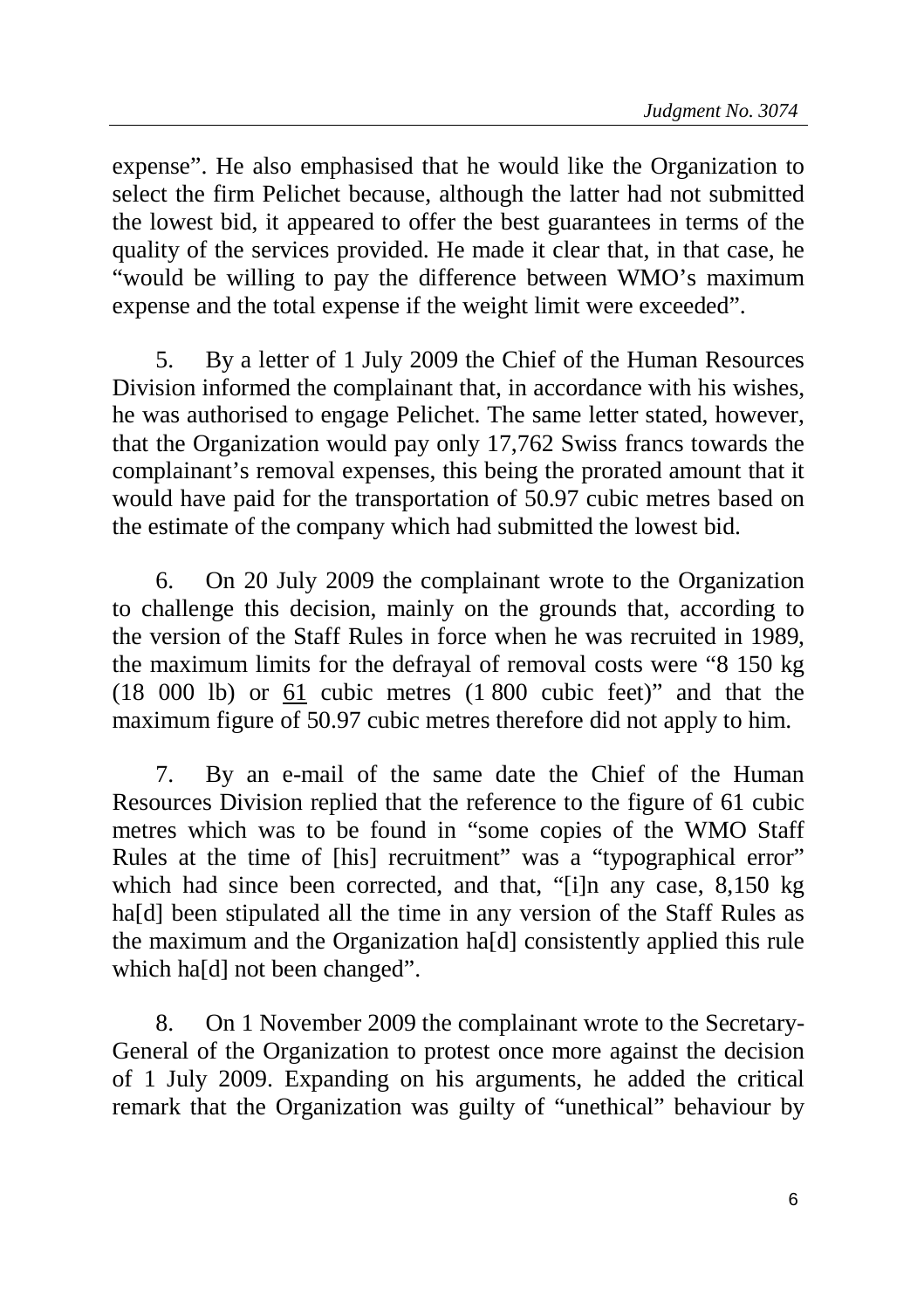agreeing to award the contract to Pelichet, whilst calculating its share of the costs on the basis of the estimate supplied by the lowest bidder.

9. By a letter of 13 November 2009 the Director of the Resource Management Department rejected the complainant's request for additional reimbursement. Referring to the latter's letter of 26 June, he took the view that the complainant had agreed to bear the financial consequences of choosing Pelichet and had "expressed [his] agreement to pay [...] the excess cost above the limit, as communicated to [him], of 8,150 kg or 50.97 cubic metres".

10. That is the decision impugned before the Tribunal by the complainant, whose claims must also be deemed to be directed against the initial decision of 1 July 2009 which set the amount of the expense to be borne by the Organization.

11. WMO submits that, under Article VII, paragraph 1, of the Statute of the Tribunal, the complaint is irreceivable because the complainant has not exhausted the internal means of redress available to the Organization's staff. It contends that, before filing a complaint with the Tribunal, the complainant failed to submit the dispute to the Joint Appeals Board established, pursuant to Article 11.1 of the Staff Regulations, by Staff Rule 1111.1 and governed by Chapter XI of the Staff Rules.

12. However, as the complainant rightly points out, Article 11.1 of the Staff Regulations and Staff Rule 1111.1 *et seq.* provide access to the internal appeals procedure for "*fonctionnaires*", according to the French version of these texts, or "staff members", according to the English version, but nowhere do the Staff Regulations or Staff Rules specify that these terms also cover former "*fonctionnaires*" or former staff members. As the Tribunal recently found with regard to other international organisations' staff rules and regulations couched in similar language, in the absence of any indication to the contrary in the applicable texts, these terms must be interpreted as referring solely to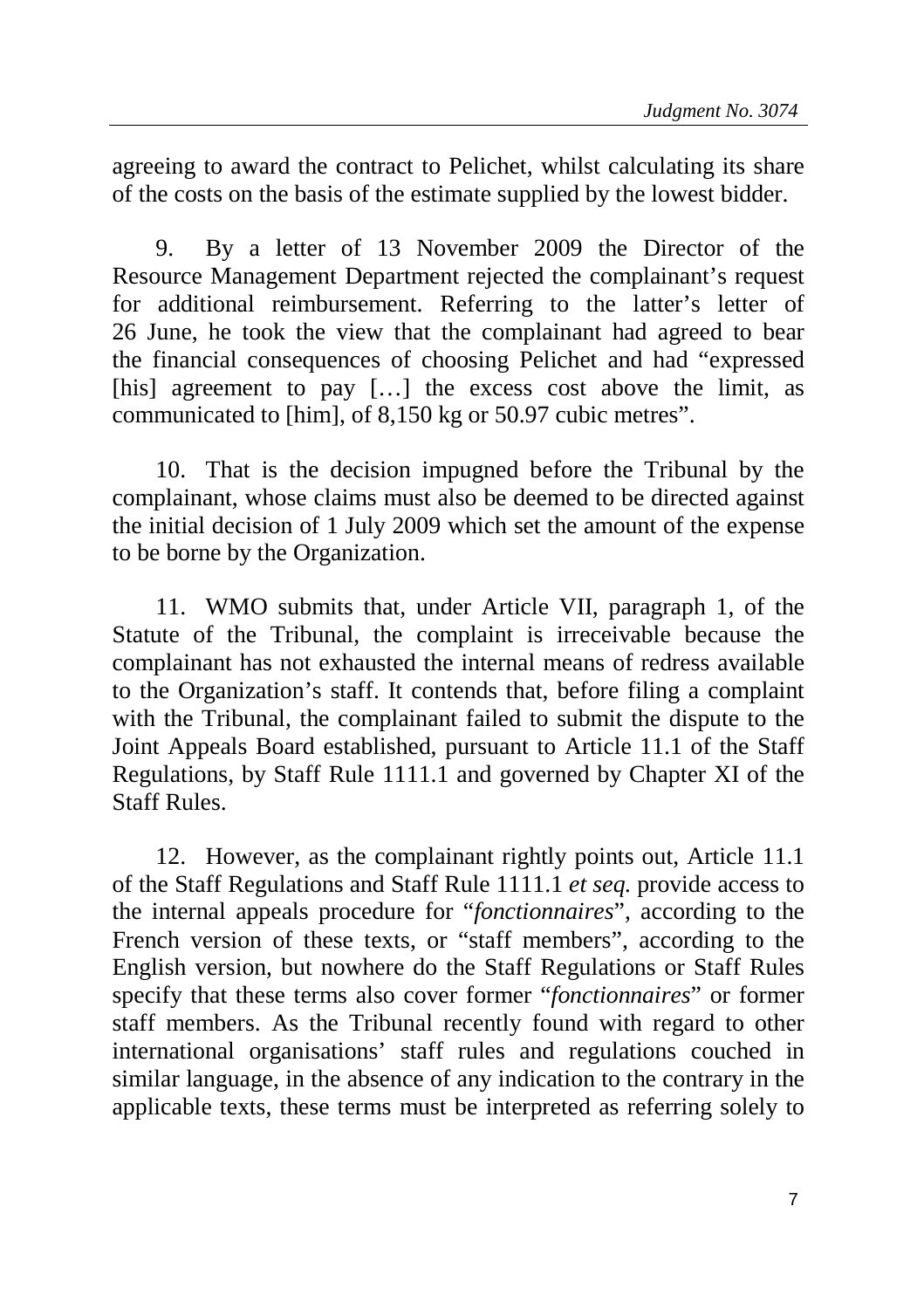serving staff members (see Judgments 2840, under 17 to 21, and 2892, under 6 to 8).

13. As the complainant had left WMO by the time he was notified of the decisions at issue in this case, he therefore did not have access to the internal appeal procedure. Consequently, he was entitled to file a complaint directly with the Tribunal (see Judgments 1399, under 7 and 10, and 2582, under 7, as well as the above-mentioned Judgments 2840 and 2892).

14. In support of his claims, the complainant first submits that the Organization was obliged to pay for his removal expenses up to the limit of 61 cubic metres of household goods, since this was the figure to be found in the version of the Staff Rules which he had been given when he was recruited, not the limit of 50.97 cubic metres which applied when he retired.

15. Although the complainant manifestly attaches particular importance to this plea, it is completely irrelevant. Contrary to the complainant's submissions, international organisations' staff members do not have a right to have all the conditions of employment laid down in the provisions of the staff rules and regulations in force at the time of their recruitment applied to them throughout their career. Indeed, as the complainant's letter of appointment of 7 April 1989 expressly indicated, most of those conditions could be altered during his employment as a result of amendments to those provisions.

16. Of course the position is different if, having regard to the nature and importance of the provision in question, the complainant has an acquired right to its continued application. However, according to the case law established in Judgment 61, clarified in Judgment 832 and confirmed in Judgment 986, the amendment of a provision governing an official's situation to his or her detriment constitutes a breach of an acquired right only when such an amendment adversely affects the balance of contractual obligations, or alters fundamental terms of employment in consideration of which the official accepted an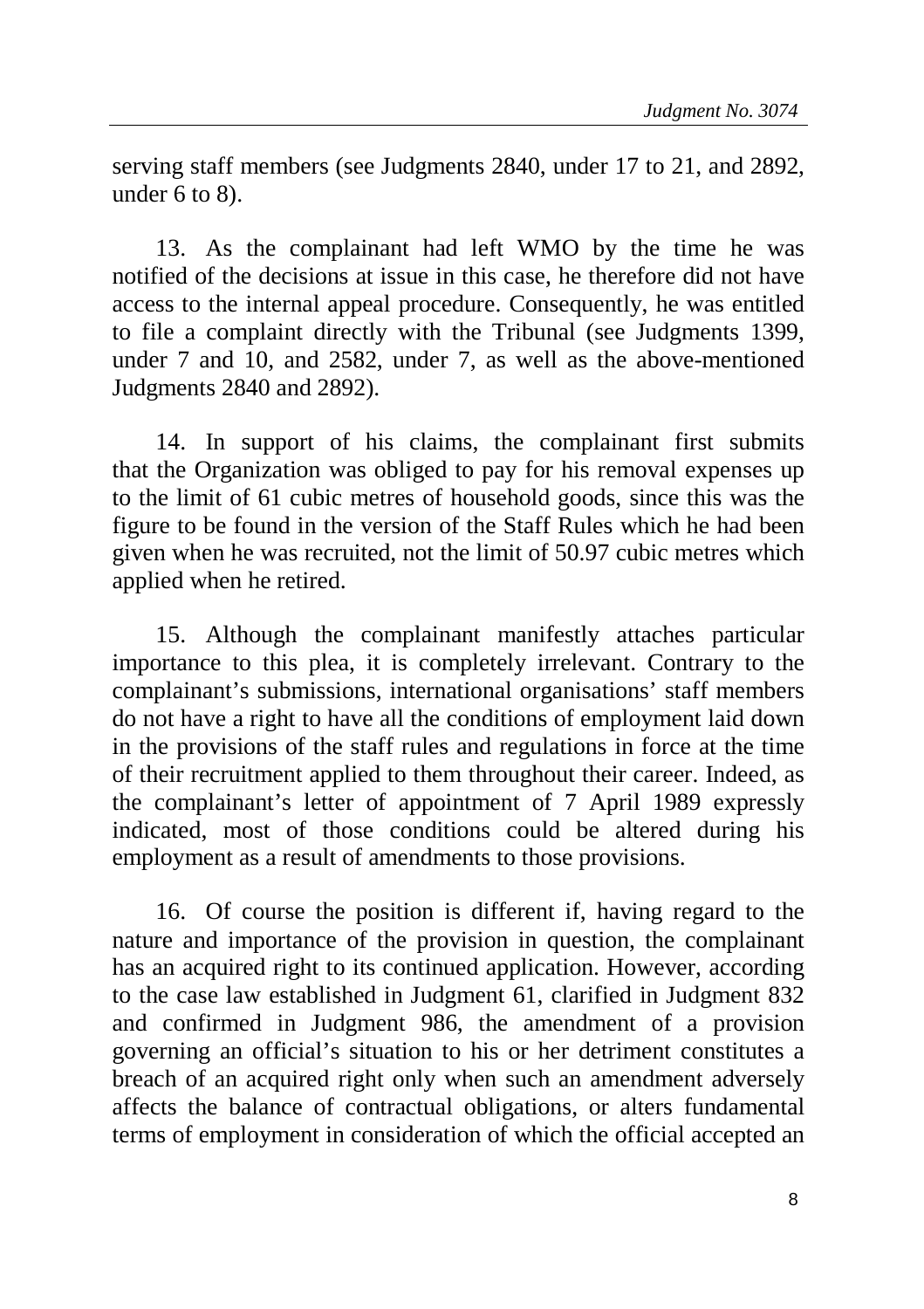appointment, or which subsequently induced him or her to stay on. In order for there to be a breach of an acquired right, the amendment to the applicable text must therefore relate to a fundamental and essential term of employment within the meaning of Judgment 832 (in this connection see also Judgments 2089, 2682, 2696 or 2986). The conditions for the payment of removal expenses, in particular a limit on the volume of household goods which may be shipped at the Organization's expense, plainly do not have this character and it cannot seriously be argued that changing this limit adversely affected the balance of obligations under the complainant's contract, or altered a condition which induced him to join WMO in 1989 and to pursue a career there.

17. In view of the foregoing, it is immaterial whether the figure of 61 cubic metres shown in the version of the Staff Rules given to the complainant when he was recruited was a mere typographical error, as the Organization contends. The complainant's plea would be dismissed even if this limit had in fact been altered since then. The Tribunal finds, however, that there is little doubt that the Organization's explanation in this respect is true.

18. The complainant submits, secondly, that the Organization was not entitled to defray his removal costs on the basis of the estimate of the company which had submitted the lowest bid, once it had agreed to Pelichet being entrusted with the removal. This plea is likewise unfounded.

19. As the Organization rightly points out in its submissions, as far as the defrayal of removal expenses is concerned, it must abide by Staff Rule  $172.1(d)(iv)$ , according to which the "[t]ransportation of personal effects and household goods shall be by the most economical means, as determined by the Secretary-General". The only way it could reconcile this requirement with the complainant's firm wish to have the contract awarded to Pelichet was to select the latter company, but to calculate the amount to be paid by the Organization on the basis of the lowest bidder's estimate, leaving the excess to be borne by the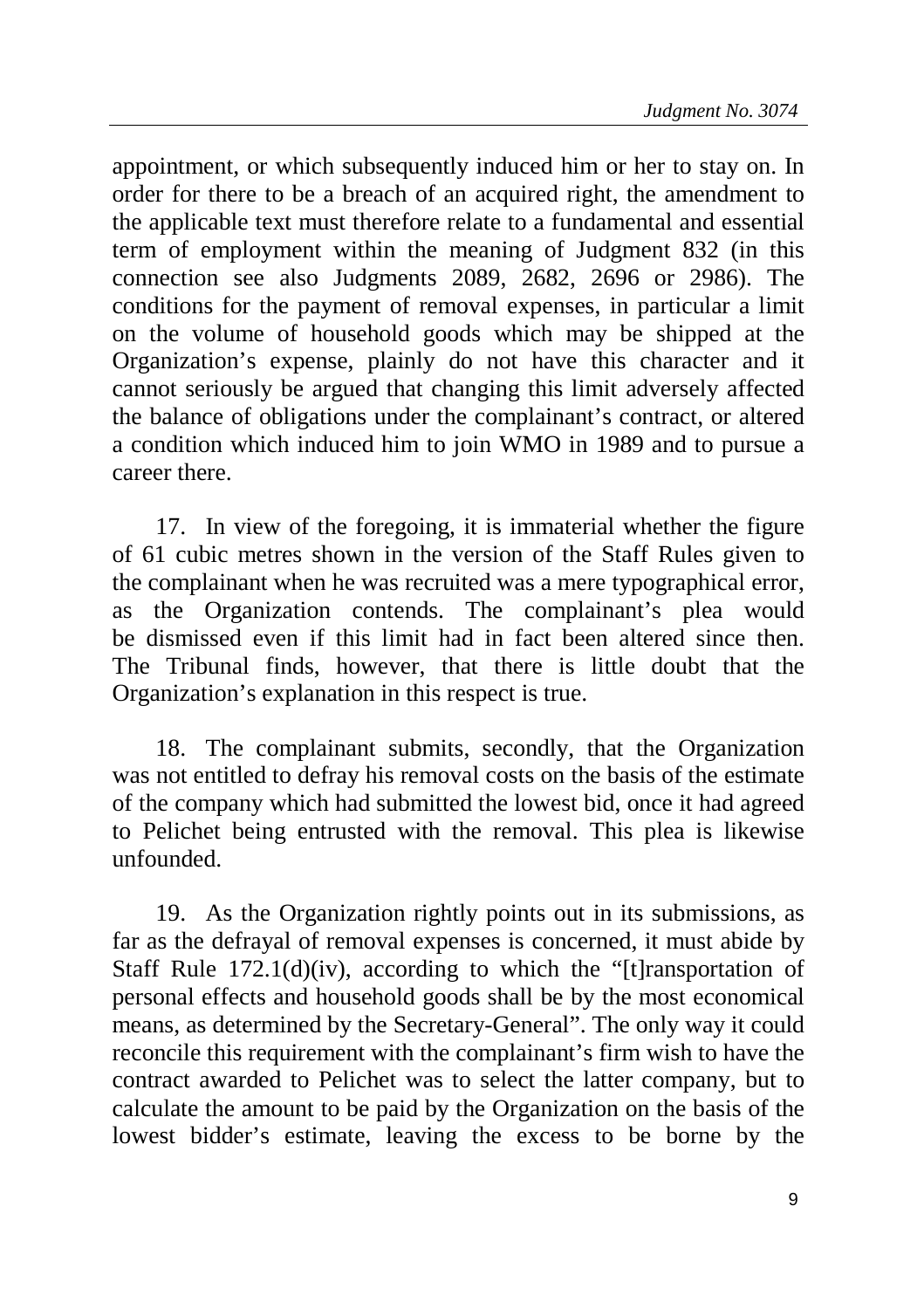complainant. The Tribunal fails to see how this manner of proceeding can be regarded as "unethical", as the complainant contends. Moreover, in this respect, WMO merely followed a practice that is fairly widespread among international organisations whereby, when officials are entitled to the defrayal of certain expenses – such as transport costs, for example – the amount thereof is usually based on the most economical rate, but the person concerned is free to use a more expensive service of his or her personal choice. The fact that, under the rules applicable in the instant case, the complainant's choice of company was subject to the Organization's prior authorisation is no obstacle to proceeding in this manner, since the sole reason for choosing a service provider other than the company putting in the lowest bid was to respect the complainant's wish.

20. Similarly, it is to no avail that the complainant argues that his letter of 26 June 2009 did not constitute agreement to that course. When he wrote that he "would be willing to pay the difference between WMO's maximum [allowed] expense and the total expense if the weight limit were exceeded", he may well have hoped that the share of the costs borne by the Organization would be calculated on the basis of Pelichet's estimate. But, since it would otherwise have been impossible to reconcile the choice of that company with the need to seek the most economical contractual conditions, the Organization was right to interpret this letter as expressing the complainant's agreement with the solution chosen.

21. However, the complainant's third argument, that the portion of the expenditure borne by the Organization ought to have been calculated by reference to the weight and not to the volume of the goods and effects to be transported, is much more cogent.

22. The above-mentioned provisions of Staff Rule 172.1(d)(i), which state that "[t]he maximum weight and volume for which entitlement to removal at the Organization expense exists shall be […] 8 150 kg […] or 50.97 cubic metres […]", must be interpreted as giving the staff member the right to choose which of these criteria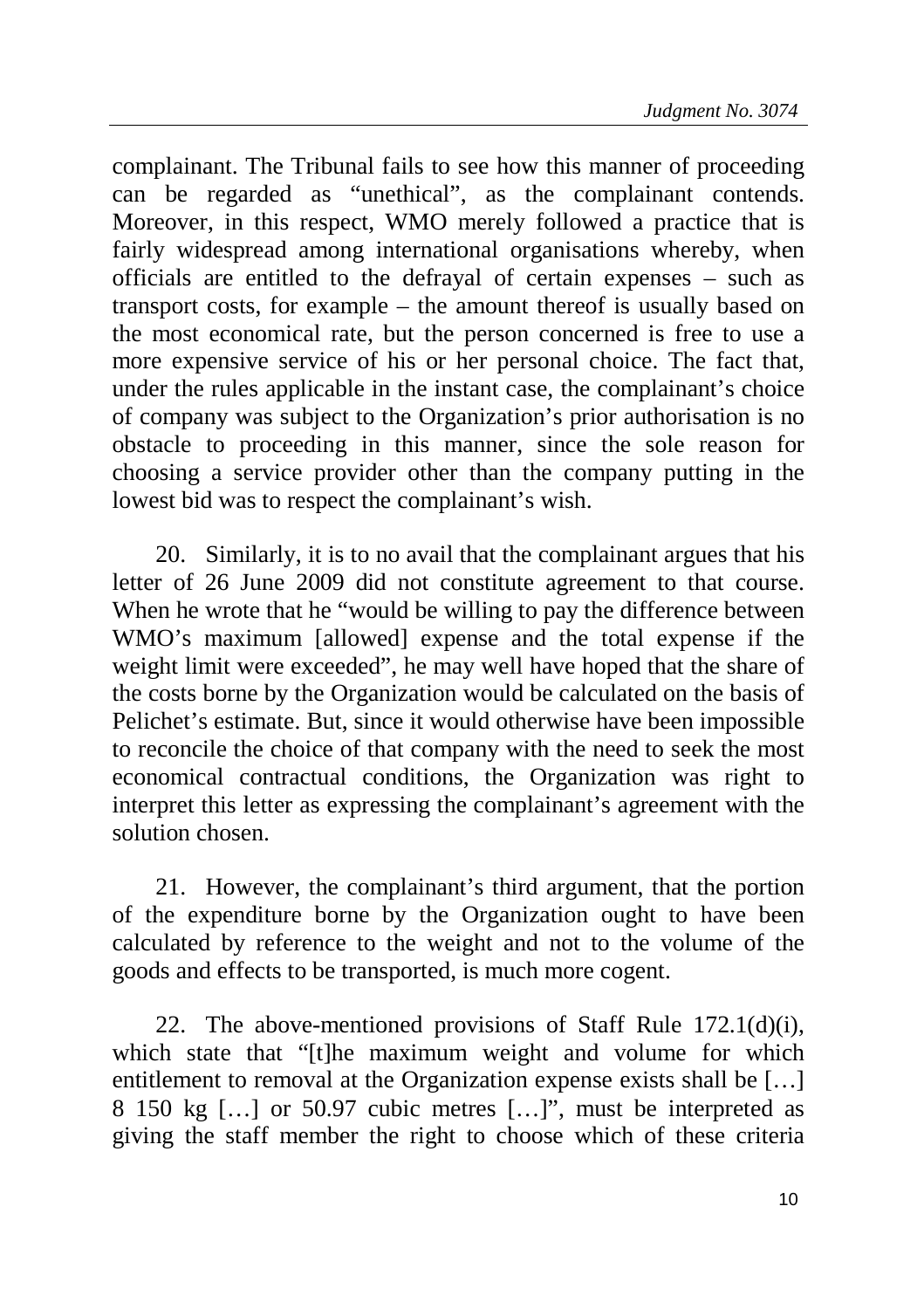should be used to calculate the limit on the defrayal of his or her removal costs. Indeed, these references to either the weight or the volume of the goods and effects to be transported may be more or less advantageous to the person concerned, depending on the characteristics and bulkiness of the said goods and effects.

23. In the instant case, the evidence shows that the quantity of the complainant's household goods exceeded the limit in terms of volume far more than the limit in terms of weight. According to the figures in the estimate of the company which put in the lowest bid, to which the Organization's services referred, the volume of the complainant's household goods was 90 cubic metres, which exceeded by approximately 76.6 per cent the limit of 50.97 cubic metres set in the Staff Rules, whereas they weighed only 9,000 kg, which exceeded the limit of 8,150 kg by a mere 10.4 per cent. By choosing to prorate its liability by reference to a shipment of 50.97 cubic metres – which led it to set this liability at approximately 56.6 per cent of the amount of the estimate – the Organization therefore opted for a solution which was less favourable to the complainant than if it had effected a pro rata calculation by reference to the maximum weight of 8,150 kg, in which case its liability would have amounted to approximately 90.6 per cent of the estimate.

24. The Organization, which had itself drawn attention to the two alternatives in its correspondence with the complainant, had no right to decide on its own initiative to opt for the criterion which was most favourable to its own interests. As stated above, the choice in question lay with the complainant, and the above-mentioned provisions requiring transport to be effected on the most economical conditions plainly do not apply where a right has been granted to staff members, as in this case. Had the complainant been offered a choice, he would undoubtedly have requested that his expenses be calculated on the basis of the other criterion, which was more favourable to him. Indeed, the Tribunal notes that this could even be inferred from the wording of his letter of 26 June 2009, since he expressed his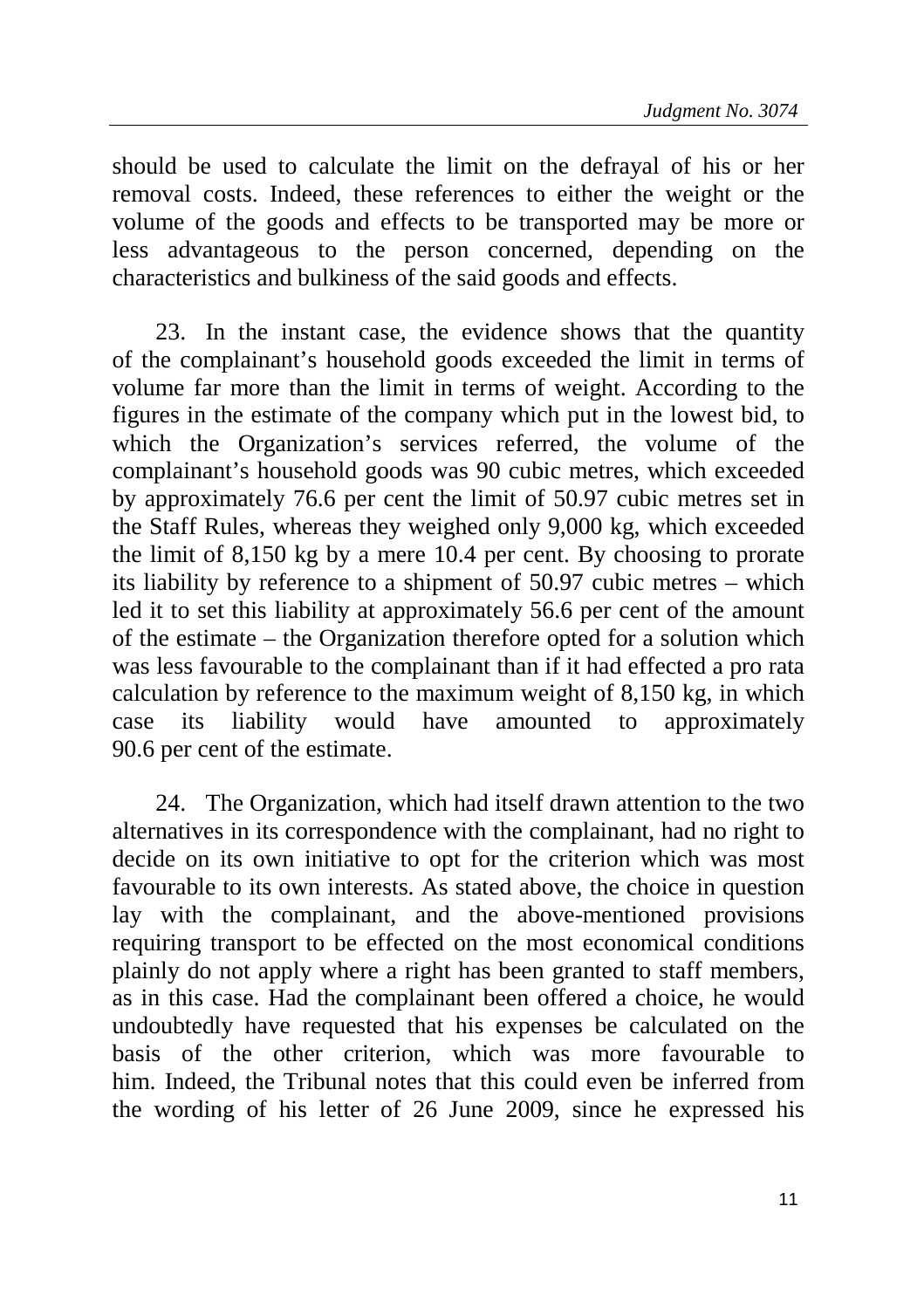willingness to bear a portion of the expenses "if the weight limit were exceeded".

25. It may be concluded from the foregoing that the decisions of 13 November 2009 and 1 July 2009 must be set aside insofar as the portion of the complainant's removal expenses to be defrayed by the Organization, based on the estimate submitted by the company that put in the lowest bid, was prorated by reference to the volume, and not the weight, of the household goods to be shipped. The case will therefore be referred back to the Organization in order that it re-examine the complainant's rights in the light of this new criterion. The exchange rates to be used in determining the amount owed to the complainant shall be those in force on the date of the initial decision setting the amount to be paid by the Organization, in other words 1 July 2009.

26. In view of the nature of this dispute and of the Organization's unlawful decision, the Tribunal considers that there are no grounds for granting the complainant's request for compensation for moral injury. The decisions which have been set aside caused the complainant purely material injury which will be compensated as indicated above.

27. As the complainant succeeds in part, he is entitled to an award of costs, which the Tribunal sets at 1,000 United States dollars.

## **DECISION**

For the above reasons,

- 1. The decision of WMO's Director of the Resource Management Department of 13 November 2009 and the decision of the Chief of the Human Resources Division of 1 July 2009 are set aside to the extent indicated in consideration 25, above.
- 2. The case is referred back to the Organization in order that the complainant's rights may be examined in accordance with the conditions mentioned in that same consideration.